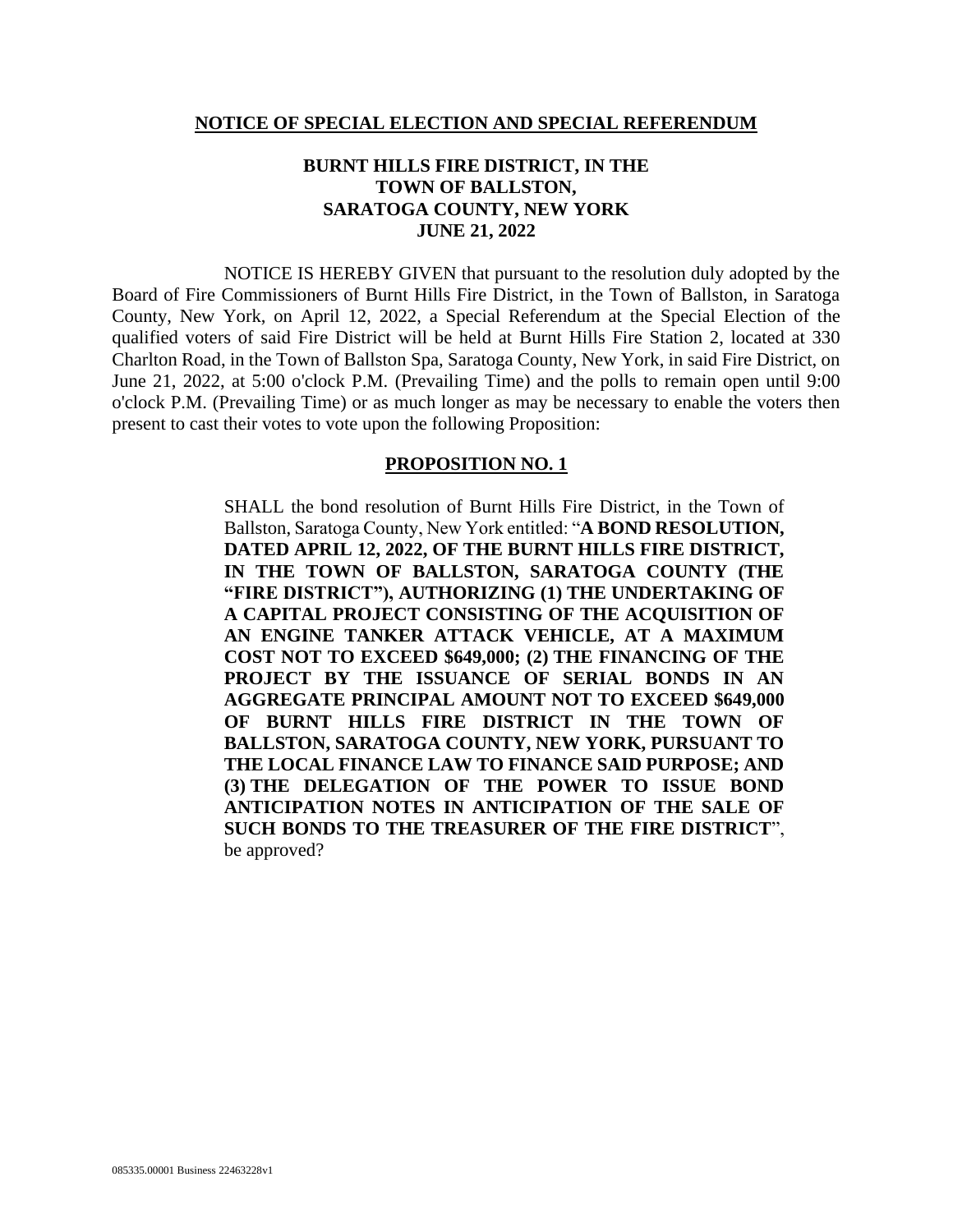Such Proposition shall appear on the ballot labels at said Special Referendum at the Special Election in substantially the following form:

### **PROPOSITION NO. 1**

| <b>YES</b> | $NO$ $\Box$ |
|------------|-------------|
|------------|-------------|

SHALL the bond resolution of Burnt Hills Fire District, in the Town of Ballston, Saratoga County, New York, entitled: "**A BOND RESOLUTION, DATED APRIL 12, 2022, OF THE BURNT HILLS FIRE DISTRICT, IN THE TOWN OF BALLSTON, SARATOGA COUNTY (THE "FIRE DISTRICT"), AUTHORIZING (1) THE UNDERTAKING OF A CAPITAL PROJECT CONSISTING OF THE ACQUISITION OF AN ENGINE TANKER ATTACK VEHICLE, AT A MAXIMUM COST NOT TO EXCEED \$649,000; (2) THE FINANCING OF THE PROJECT BY THE ISSUANCE OF SERIAL BONDS IN AN AGGREGATE PRINCIPAL AMOUNT NOT TO EXCEED \$649,000 OF BURNT HILLS FIRE DISTRICT IN THE TOWN OF BALLSTON, SARATOGA COUNTY, NEW YORK, PURSUANT TO THE LOCAL FINANCE LAW TO FINANCE SAID PURPOSE; AND (3) THE DELEGATION OF THE POWER TO ISSUE BOND ANTICIPATION NOTES IN ANTICIPATION OF THE SALE OF SUCH BONDS TO THE TREASURER OF THE FIRE DISTRICT**", be approved?

The voting will be conducted by paper ballots as provided by law and the polls will remain open from 5:00 o'clock P.M. (Prevailing Time) to 9:00 o'clock P.M. (Prevailing Time) and as much longer as may be necessary to enable the voters then present to cast their ballots.

NOTICE IS HEREBY FURTHER GIVEN every elector of the Town who shall be a registered voter and who shall have resided in the Fire District for the period of 30 days prior to such Special Referendum at the Special Election shall be eligible to vote.

NOTE: As at all public Fire Commissioner's meetings, reasonable accommodations and access are available.